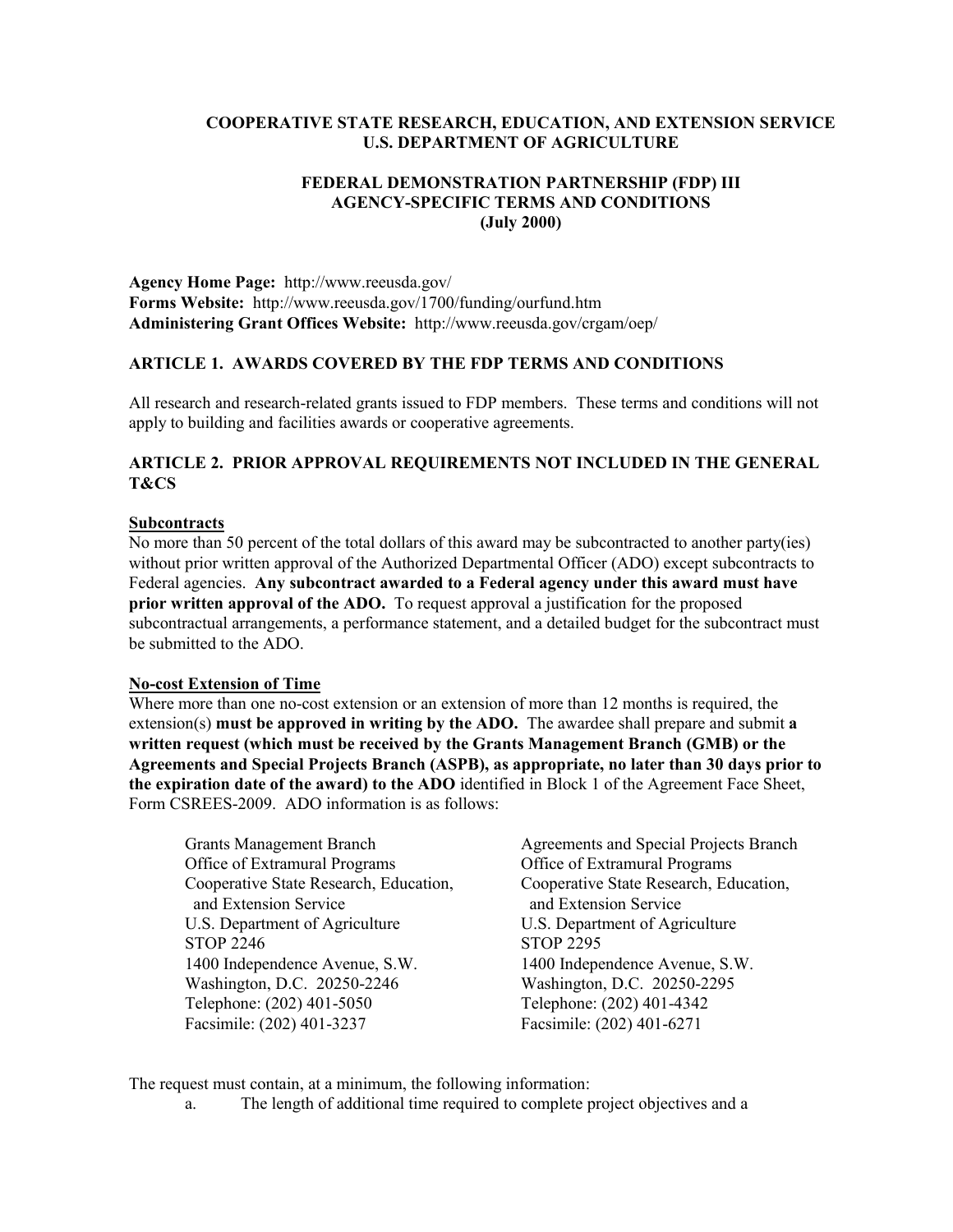justification for the extension (see last paragraph of this article);

- b. A summary of progress to date (a copy of the most recent Research Work Unit/Project Description Progress Report, Form AD-421, and, where applicable, the attachment is acceptable provided the information is current);
- c. An estimate of funds expected to remain unobligated on the scheduled expiration date;
- d. A projected timetable to complete the portion(s) of the project for which the extension is being requested; and
- e. Signature of the Authorized Organizational Representative and the Principal Investigator. Any request received by the agency that does not meet this requirement will be returned for the necessary signature(s).

# **Funding Period**

Statutory language or agency policy may limit the maximum potential funding period (including any awards transferred from another institution or organization). The funding period will commence on the effective date cited in the award instrument. Any such limitation also applies to subcontracts made under awards subject to a funding period limitation.

# **ARTICLE 3. UNALLOWABLE DIRECT CHARGES ASIDE FROM THOSE IN A-21/A-122**

# **Fixed Equipment and Real Property**

No funds awarded under the authorities of Sec. 2(b),  $2(c)(1)(A)$ , and  $2(c)(1)(B)$  of Pub. L. No. 89-106, as amended, may be used for the renovation or refurbishment of research spaces; the purchase or installation of fixed equipment in such spaces; or for the planning, repair, rehabilitation, acquisition, or construction of a building or facility.

## **Indirect Costs and Tuition Remission**

Statutory language may limit or prohibit the amount of allowable indirect costs. If such language applies to this award, the limit is identified on the budget as appropriate. When indirect costs are limited, the indirect costs allowable will be the lesser of the following amounts: (1) the Federally approved negotiated indirect cost rate and base, or (2) the limit identified in the statutory language. **Note: Any limitation or prohibition of indirect costs on the awardee also applies to subcontracts under the funded awards.**

Indirect costs and tuition remission costs are unallowable if this award is issued under the authority of Sec. 2(c)(1)(B) of the Act of August 4, 1965, Pub. L. No. 89-106; Sec. 1472, Sec. 1475(d), and Sec. 1480 of the National Agricultural Research, Extension and Teaching Policy Act of 1977 (NARETPA), as amended, Pub. L. No. 95-113); and the Smith-Lever Act of May 8, 1914, as amended. This limitation also applies to subcontracts made under awards subject to any of these authorities.

## **Meals**

Business meals may not be charged as project costs when individuals decide to go to breakfast, lunch, or dinner together when no need exists for continuity of a meeting. Such activity is considered to be an entertainment cost. In contrast, it is CSREES policy that a formal group meeting being conducted in a business atmosphere may charge meals to the project if such activity maintains the continuity of the meeting and to do otherwise will impose arduous conditions on the meeting participants. Note: Meals consumed while in official travel status do not fall in this category. They are considered to be per diem expenses and should be reimbursed in accordance with the organization=s established travel policies.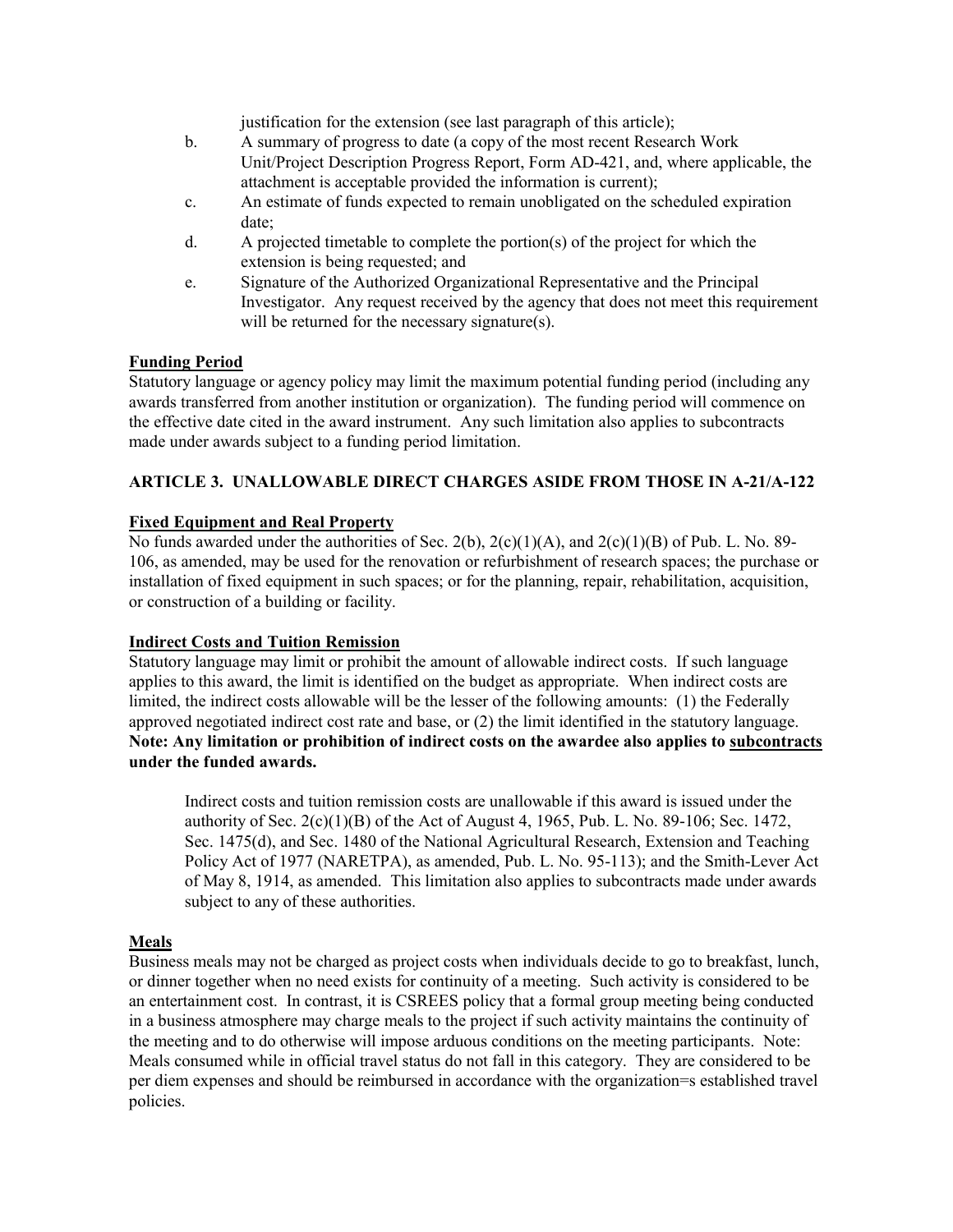## **Fixed Equipment**

Expenditures for the acquisition or improvement of general and special purpose equipment is allowable, without prior agency approval, if the cost of the equipment is appropriately prorated among the activities to be benefitted.

### **Personal Injuries**

Grant funds cannot be used for compensation for injuries to persons or loss, theft, or damage to property during project activities.

# **ARTICLE 4. CONTACT INFORMATION FOR TECHNICAL MATTERS**

Questions regarding technical matters should be referred to: the programmatic contact person identified in Block 4 of the Agreement Face Sheet (Form CSREES-2009).

# **ARTICLE 5. CONTACT INFORMATION FOR ADMINISTRATIVE MATTERS**

Questions regarding administrative matters should be referred to: the administrative contact person identified in Block 4 of the Agreement Face Sheet (Form CSREES-2009).

## **ARTICLE 6. CONTACT INFORMATION FOR INTELLECTUAL PROPERTY MATTERS**

Questions regarding intellectual property matters (this does **not** include questions and issues regarding Interagency Edison) should be referred to:

> Deputy Assistant General Counsel for Patents Research and Operations Division Office of the General Counsel, USDA STOP 1415 1400 Independence Avenue, S.W. Washington, D.C. 20250-1415

Requests for detailed instructions or other questions regarding Interagency Edison should be directed to: Division of Extramural Inventions and Technology Resources National Institutes of Health 6701 Rockledge Drive, Room 3175, MSC 7750 Bethesda, Maryland 20892-7750 Telephone: (301) 435-1986 Facsimile: (301) 480-0272 E-mail: edison@nih.gov

## **ARTICLE 7. REVISED BUDGETS REQUIREMENTS**

Revised budgets must be submitted on agency forms and must be signed accordingly. A budget narrative must accompany the budget.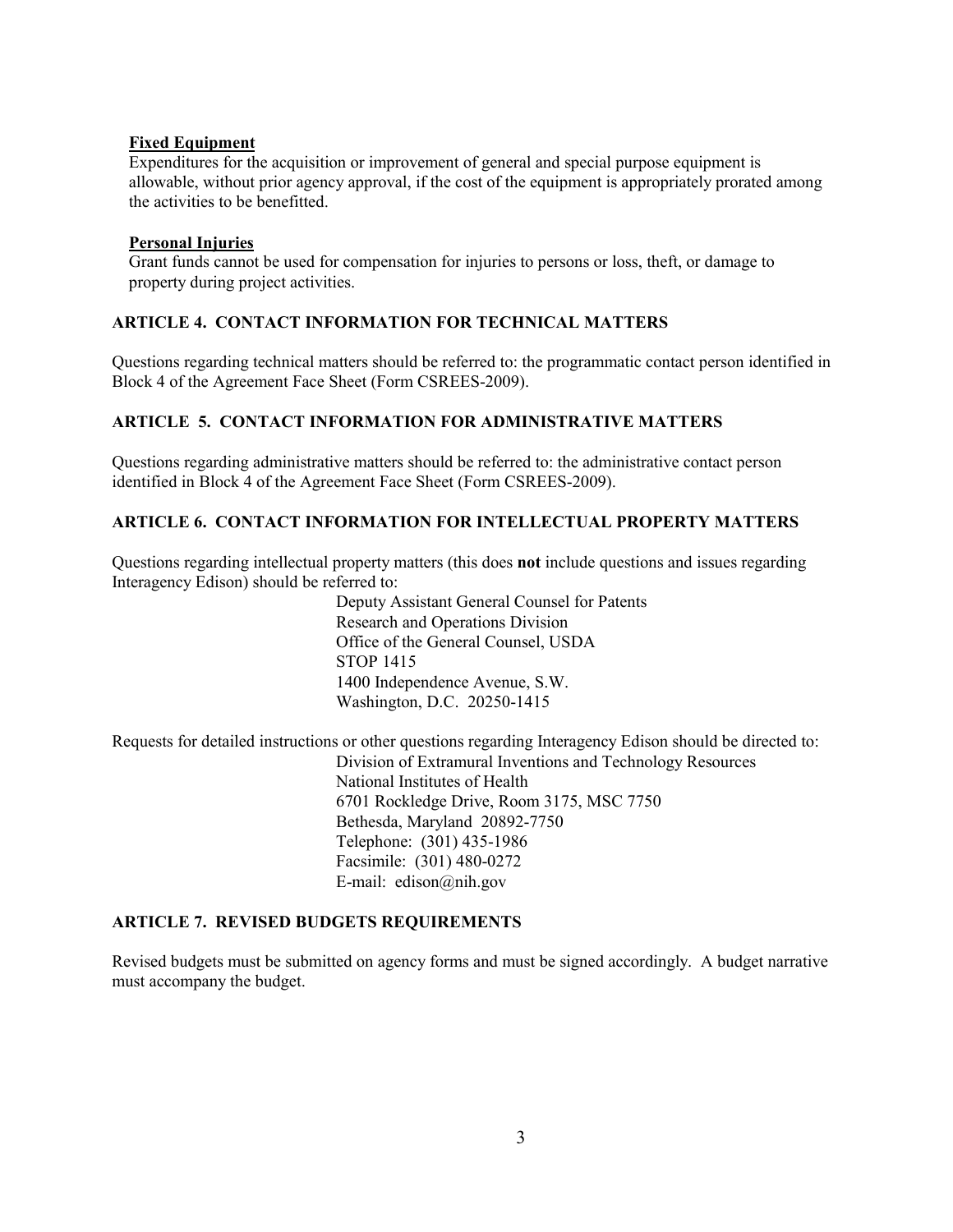### **ARTICLE 8. TECHNICAL REPORTING**

### **Invention Disclosure and Related Information Requirements**

Invention disclosure statements pursuant to 37 CFR Part 401.14(c) shall be made in accordance with the following instructions by (1) electronic submission to Interagency Edison, or (2) paper submission via facsimile or U.S. Mail:

#### Invention Disclosure

**Electronic Submission Via Interagency Edison Web Interface:** To access Interagency Edison for the purpose of electronically reporting patents and inventions: Get into Netscape or any SSL (secure socket layer) web browser. Once in an SSL browser, go to the URL:

**http://www.iedison.gov** (Interagency Edison Home Page) and access the instructions component. Requests for detailed instructions or other questions regarding Interagency Edison should be directed to:

> Division of Extramural Inventions and Technology Resources National Institutes of Health 6701 Rockledge Drive, Room 3175, MSC 7750 Bethesda, Maryland 20892-7750 Telephone: (301) 435-1986 Facsimile: (301) 480-0272 E-mail: edison@nih.gov

After the disclosure of the invention is reported electronically through the Interagency Edison Web interface, a signed copy of the invention disclosure must be submitted to the Division of Extramural Inventions and Technology Resources (DEITR), National Institutes of Health (NIH) within 2 months of the electronic submission. The signed disclosure should contain a brief description of the original invention including the Title, Inventor(s) Name(s), and source of Federal support used (e.g., Agency Award Number). The awardee may fax the signed disclosure to the facsimile number identified above (it is not necessary to mail the original to DEITR). After the disclosure is received by DEITR and acknowledged in the Interagency Edison System, a copy of the disclosure will be sent to CSREES.

**Paper Submission Via U.S. Mail:** If access to Interagency Edison is unavailable, the invention disclosure should be sent directly to the DEITR at the above address. After the disclosure is received by DEITR, it will be entered into the Interagency Edison database prior to being sent to CSREES.

#### Other Invention, Patent, and Utilization Reporting Information

**Electronic Submission Via Interagency Edison Web Interface:** The Interagency Edison is to be used to exact any changes to the disposition of the invention, including title election or nonelection, assignment of rights to third parties, patent application(s), domestic manufacturing waiver and invention utilization reports.

Even if information is submitted via Interagency Edison, hard copies of several documents must be submitted to DEITR.

(1) Once a patent is applied for and an application serial number is available, a confirmatory license to the Government must be submitted. Such a license must also be submitted in instances where the invention has been licensed but not patented (as is the case of biological materials.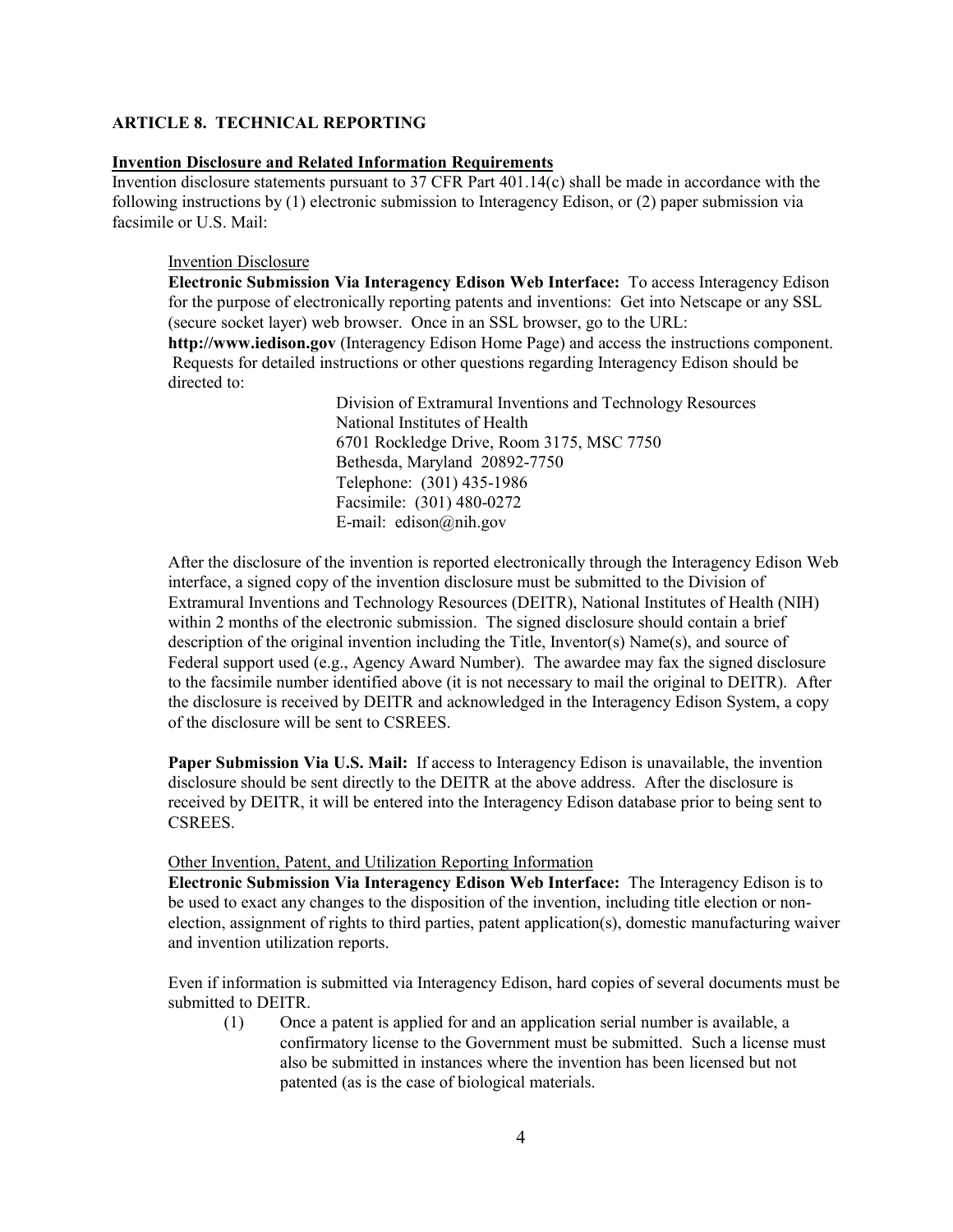- (2) Commensurate with patent application or patent issue the awardee must submit a copy of the portion of the patent that contains the "Government Support Clause," offering proof of formal acknowledgment of Government support of the patent's underlying invention.
- (3) Requests for assignment of rights to third parties (e.g., the inventor) must include certification of the inventor. The certification process is defined and can be carried out through the Interagency Edison web site. The signed certification must be submitted to DEITR via facsimile (preferable) or U.S. Mail.
- (4) Requests for waiver of domestic manufacturing must be received in hard copy including a detailed justification. Once the relevant information is received by DEITR and entered into the Interagency Edison system, copies of the correspondence will be forwarded to CSREES.

**Paper Submission Via U.S. Mail:** If access to Interagency Edison is unavailable, any changes to the disposition of the invention, including title election or non-election, assignment of rights to third parties, patent application(s), domestic manufacturing waiver and invention utilization reports should be sent directly to the DEITR at the above address. After such actions are received by DEITR, they will be entered into the Interagency Edison database prior to being sent to CSREES.

## **Current Research Information System (CRIS)**

All **research** projects supported by CSREES-USDA **must** be documented in the Current Research Information System (CRIS). Forms AD-416, "Research Work Unit/Project Description-Research Resume," and AD-417, "Research Work Unit/Project Description-Classification of Research," are required to establish this project in CRIS. Except as noted below, the USDA contact for all CRIS documentation is:

> Current Research Information System Cooperative State Research, Education, and Extension Service U.S. Department of Agriculture 5th Floor, NAL Building Beltsville, Maryland 20705 Telephone: (301) 504-6846 Fax: (301) 504-6272 E-mail: CRIS@CRIS.NAL.USDA.gov

# **CSREES WILL NOT RELEASE FUNDS FOR THIS PROJECT UNTIL THE REQUIRED FORMS HAVE BEEN RECEIVED BY GMB OR ASPB.**

a. Initial Documentation in the CRIS Database

CSREES requires CRIS documentation for all **NEW** research awards in CRIS. These forms (Forms AD-416 and AD-417) are either requested by the appropriate CSREES Program Manager, GMB, or ASPB. The forms should be faxed to GMB at (202) 401- 3237 or ASPB at (202) 401-6271, as appropriate.

Questions relating to the technical (i.e., scientific) portions of Forms AD-416 and AD-417 should be referred to the technical contact person.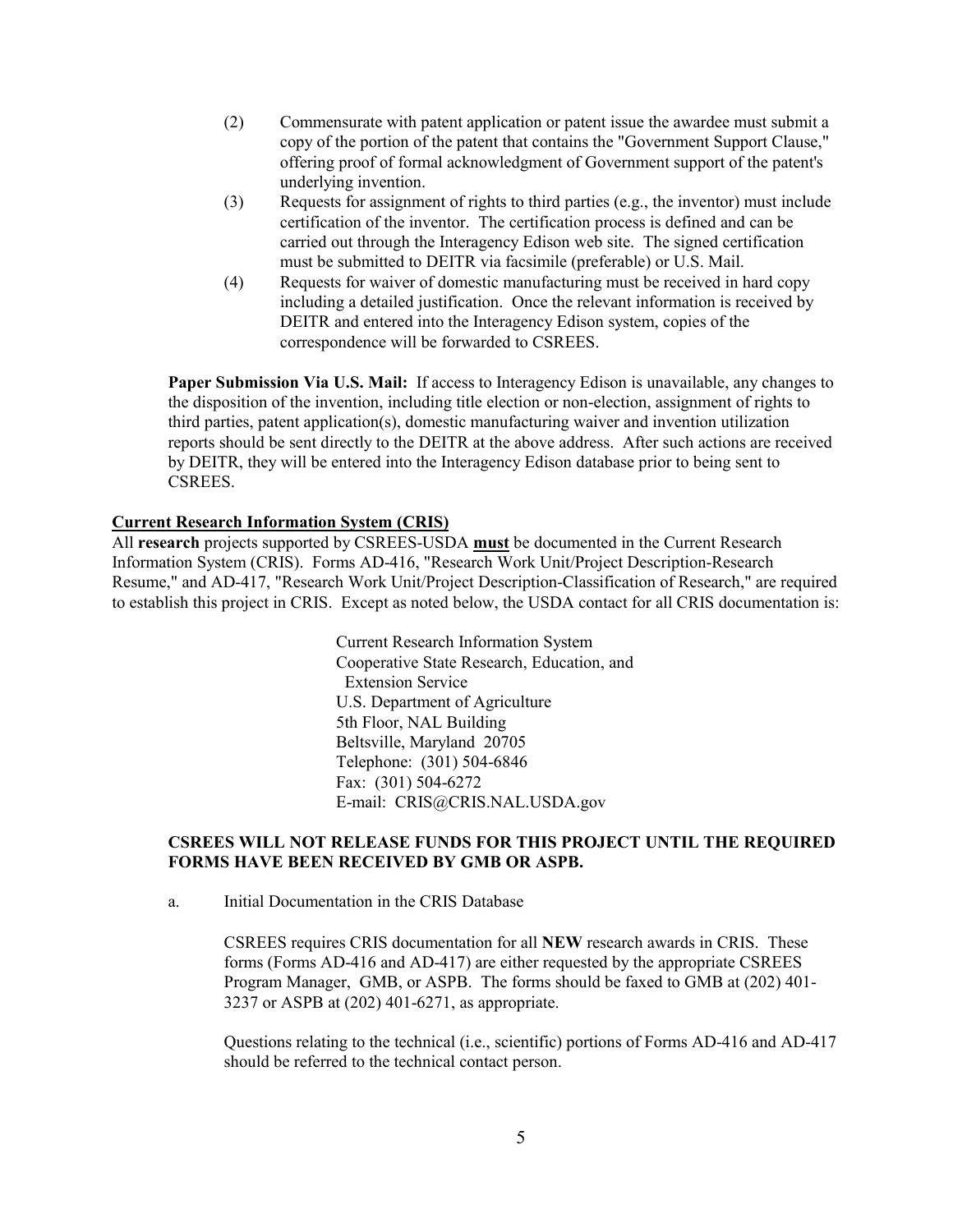### b. Annual CRIS Reports

Each year that the project is active, the CRIS office will forward to the awardee Forms AD-419, "Research Work Unit/Project Description-Research Funds and Staff Support," and AD-421, "Research Work Unit/Project Description-Progress Report." Form AD-419 should be completed in accordance with instructions that accompany the form and should be returned to the CRIS office by December 15. Form AD-421 will be forwarded annually to the awardee for completion and submission. Electronically transmitted reports are acceptable where such capability is available. Otherwise, the form must be returned directly to the CRIS office at the address shown above.

Normally, **annual** performance reports are due 90 days after the award=s anniversary date. Where the requested due date for submission of Form AD-421 does not correspond to the usual 90-day schedule for performance reporting (due to the fixed nature of the CRIS reporting cycle and the variable nature of the award reporting schedule), the awardee may use the CRIS cycle instead of the 90-day requirement. The awardee has the option of returning the completed Form AD-421 by January 1 of each year (covering the prior Federal fiscal year of October 1 through September 30) or by April 1 of each year (covering the prior calendar year).

Form AD-421 must include appropriate identifying data (the awardee=s name, the award number assigned to the project by CSREES, and the title of the project) as well as a summary of research results and conclusions. **In addition, the following information, when applicable, must be submitted on a separate page attached to Form AD-421:**

- (1) A comparison of actual accomplishments with the goals established for the reporting period (where the output of the project can be expressed readily in numbers, a computation of the cost per unit of output should be submitted if the information is considered useful);
- (2) The reasons for slippage if established goals were not met; and
- (3) Additional pertinent information including, when appropriate, analysis and explanation of cost overruns or unexpectedly high unit costs.

### c. Final CRIS Reports

In the month that an award is due to terminate, a request for the final technical report will be forwarded to the award recipient. The report should encompass progress made during the entire timeframe of the project instead of covering accomplishments made only during the final reporting segment of the project. In addition to supplying the information required under section b., (1) through (3) of this article, the final report must include the following when applicable:

- (1) A disclosure of any inventions not previously reported that were conceived or first actually reduced to practice during the performance of work under this award; and
- (2) A written statement on whether or not the awardee elects (or plans to elect) to obtain patent(s) on any such invention.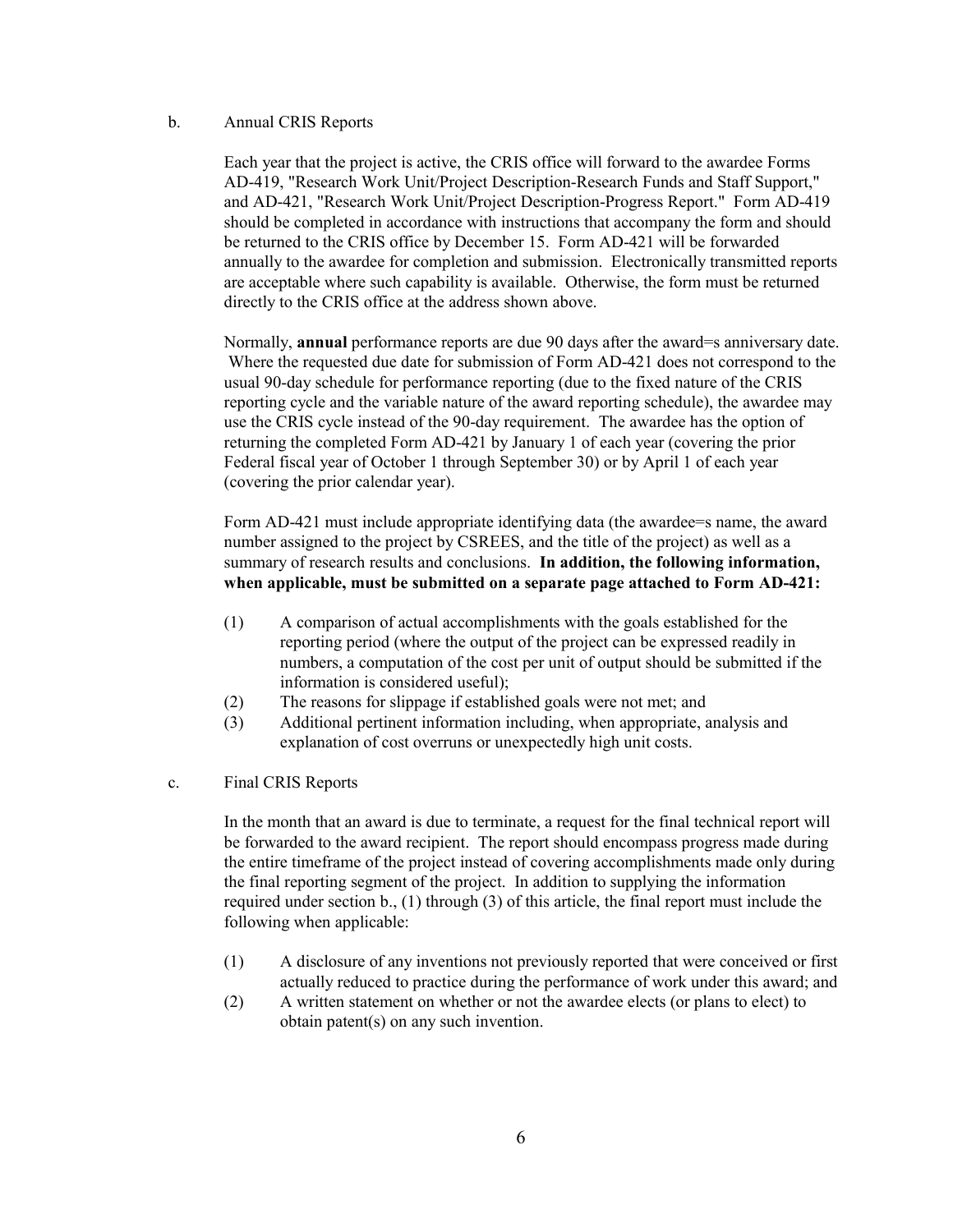d. CRIS Web Site Via Internet

Please note the importance of preparing well written progress and technical reports. The CRIS database is used extensively by Federal and State scientists and administrators and is available to the public on the worldwide web. CRIS project information is available via the Internet CRIS web site at: http://cristel.nal.usda.gov:8080

Other sites providing links to the CRIS database include the CRIS Forms web site and the National Agricultural Library Home page at: http://ctr.uvm.edu/cris/intro.htm) **and** http://www.nal.usda.gov, respectively.

CRIS theme reports, highlighting USDA and State research on topics of national or special interest, are compiled periodically and are available over the Internet at: http://ctr.uvm.edu/cris/theme/theme.htm

## **Genome Map and Sequence Data Disclosure**

If genome sequence data has been obtained, the sequence **must** be submitted to GenBank. The date of submission to GenBank shall be on the same date as the Government's right to publish. Submission of data to GenBank is without charge. Information concerning GenBank protocols may be obtained via the worldwide web, http://www.ncbi.nlm.nih.gov/, or by contacting the National Center for Biotechnology Information at the following address:

> National Center for Biotechnology Information National Library of Medicine Building 38A, Room 8N805 Bethesda, MD 20894 Telephone: (301) 496-2475 Facsimile: (301) 480-9241

Recipients who submit genome sequencing data information to GenBank must report this fact as part of the final reporting requirements.

## **Dissemination of Project Results**

The recipient must notify the technical contact, via a listing clearly labeled with the award number, of any Worldwide Web-based materials resulting rom the work.

# **ARTICLE 9. FINANCIAL REPORTING**

All questions relating to financial reports should be submitted to: Funds Management Branch Office of Extramural Programs, CSREES U.S. Department of Agriculture STOP 2298

1400 Independence Avenue, S.W. Washington, D.C. 20250-2298 Telephone: (202) 401-4527

## **Financial Status Report**

A Financial Status Report, **Form SF-269, is due 90 days after the expiration date of this award.** An